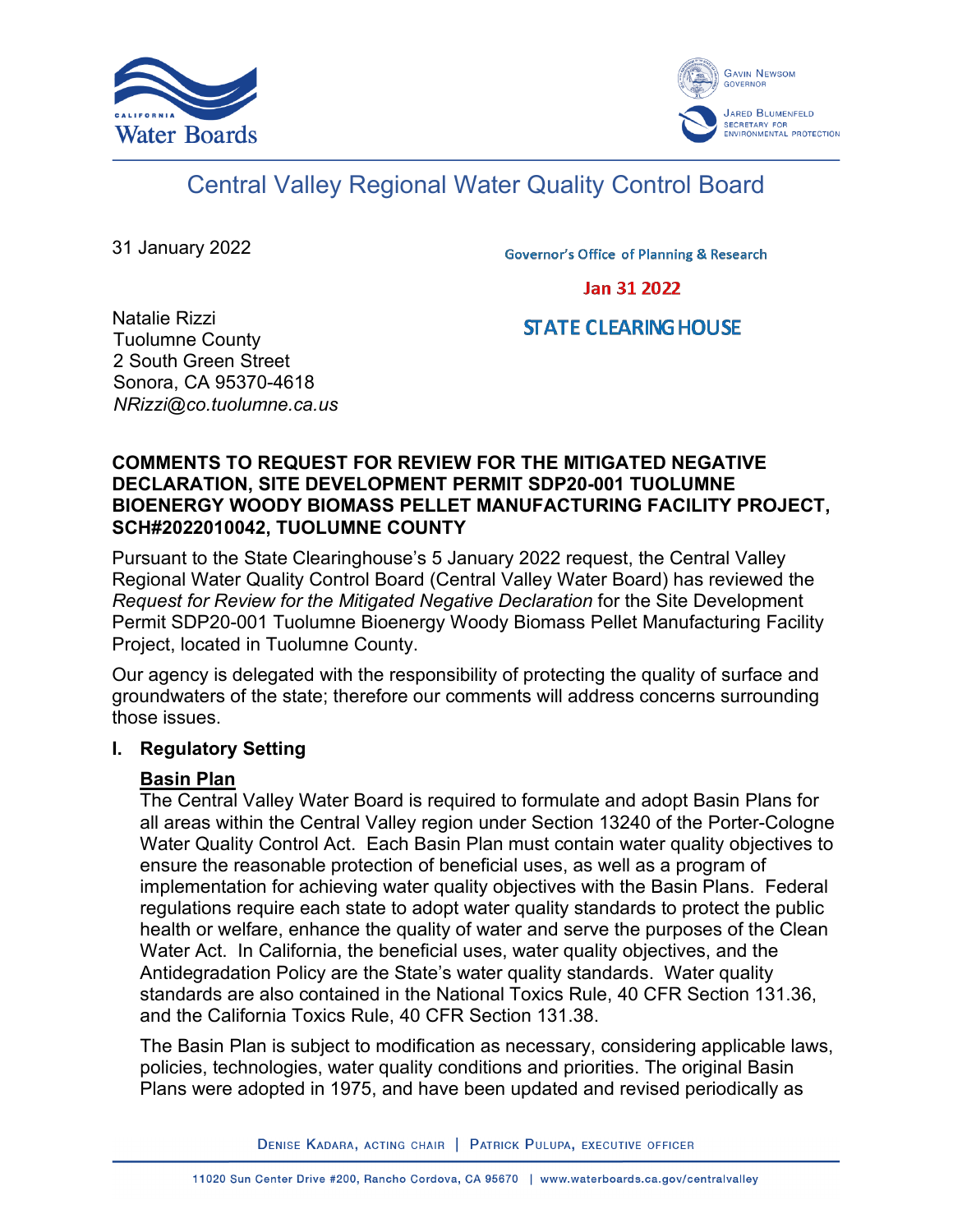Site Development Permit SDP20-001  $-2$  - 31 January 2022 Tuolumne Bioenergy Woody Biomass Pellet Manufacturing Facility Project Tuolumne County

required, using Basin Plan amendments. Once the Central Valley Water Board has adopted a Basin Plan amendment in noticed public hearings, it must be approved by the State Water Resources Control Board (State Water Board), Office of Administrative Law (OAL) and in some cases, the United States Environmental Protection Agency (USEPA). Basin Plan amendments only become effective after they have been approved by the OAL and in some cases, the USEPA. Every three (3) years, a review of the Basin Plan is completed that assesses the appropriateness of existing standards and evaluates and prioritizes Basin Planning issues. For more information on the *Water Quality Control Plan for the Sacramento and San Joaquin River Basins*, please visit our website:

[http://www.waterboards.ca.gov/centralvalley/water\\_issues/basin\\_plans/](http://www.waterboards.ca.gov/centralvalley/water_issues/basin_plans/)

## **Antidegradation Considerations**

All wastewater discharges must comply with the Antidegradation Policy (State Water Board Resolution 68-16) and the Antidegradation Implementation Policy contained in the Basin Plan. The Antidegradation Implementation Policy is available on page 74 at:

https://www.waterboards.ca.gov/centralvalley/water\_issues/basin\_plans/sacsjr\_2018 05.pdf

In part it states:

*Any discharge of waste to high quality waters must apply best practicable treatment or control not only to prevent a condition of pollution or nuisance from occurring, but also to maintain the highest water quality possible consistent with the maximum benefit to the people of the State.*

*This information must be presented as an analysis of the impacts and potential impacts of the discharge on water quality, as measured by background concentrations and applicable water quality objectives.*

The antidegradation analysis is a mandatory element in the National Pollutant Discharge Elimination System and land discharge Waste Discharge Requirements (WDRs) permitting processes. The environmental review document should evaluate potential impacts to both surface and groundwater quality.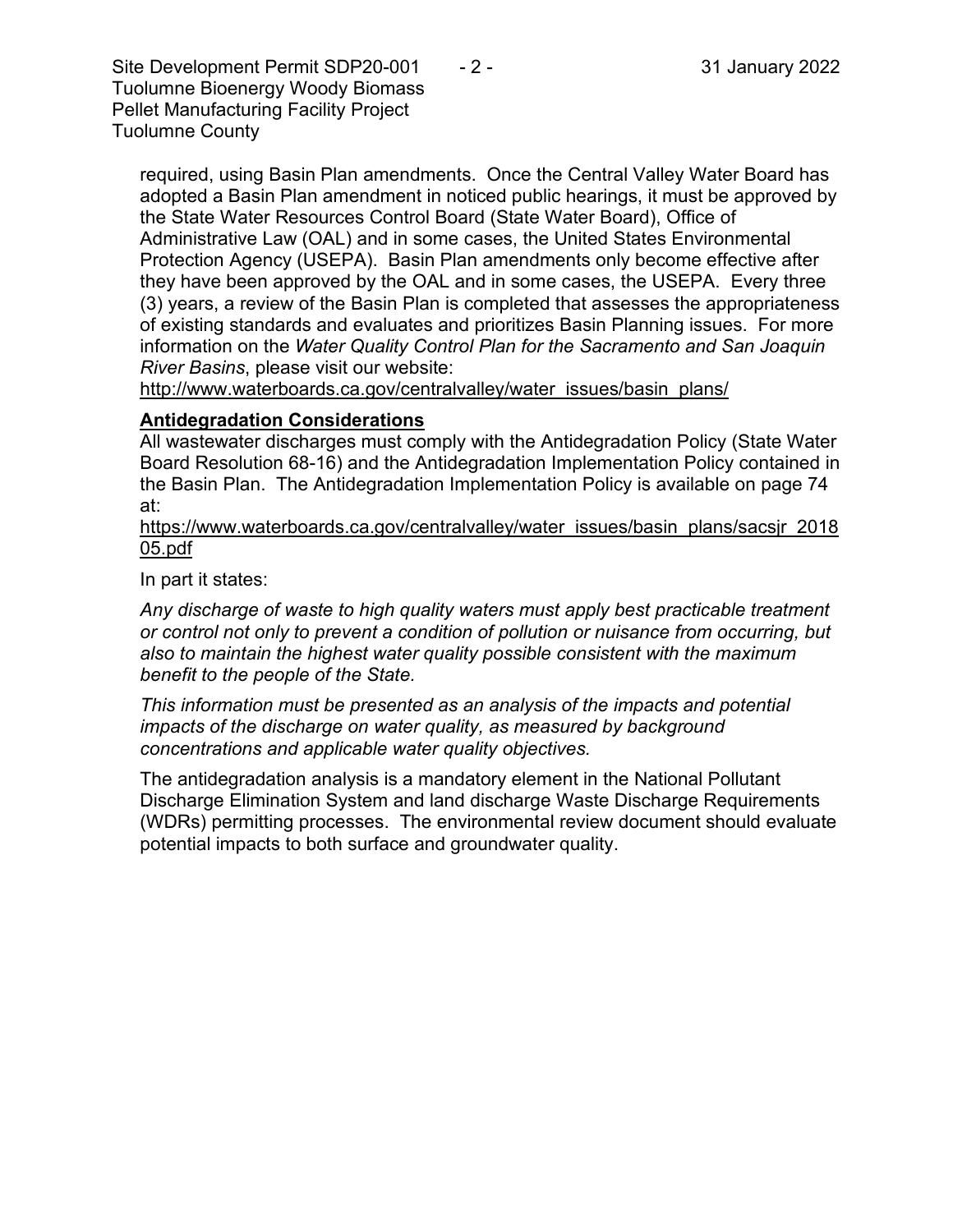Site Development Permit SDP20-001  $-3$  - 31 January 2022 Tuolumne Bioenergy Woody Biomass Pellet Manufacturing Facility Project Tuolumne County

## **II. Permitting Requirements**

## **Construction Storm Water General Permit**

Dischargers whose project disturb one or more acres of soil or where projects disturb less than one acre but are part of a larger common plan of development that in total disturbs one or more acres, are required to obtain coverage under the General Permit for Storm Water Discharges Associated with Construction and Land Disturbance Activities (Construction General Permit), Construction General Permit Order No. 2009-0009-DWQ. Construction activity subject to this permit includes clearing, grading, grubbing, disturbances to the ground, such as stockpiling, or excavation, but does not include regular maintenance activities performed to restore the original line, grade, or capacity of the facility. The Construction General Permit requires the development and implementation of a Storm Water Pollution Prevention Plan (SWPPP). For more information on the Construction General Permit, visit the State Water Resources Control Board website at:

[http://www.waterboards.ca.gov/water\\_issues/programs/stormwater/constpermits.sht](http://www.waterboards.ca.gov/water_issues/programs/stormwater/constpermits.shtml) [ml](http://www.waterboards.ca.gov/water_issues/programs/stormwater/constpermits.shtml)

## **Industrial Storm Water General Permit**

Storm water discharges associated with industrial sites must comply with the regulations contained in the Industrial Storm Water General Permit Order No. 2014- 0057-DWQ. For more information on the Industrial Storm Water General Permit, visit the Central Valley Water Board website at:

http://www.waterboards.ca.gov/centralvalley/water\_issues/storm\_water/industrial\_ge neral\_permits/index.shtml

## **Clean Water Act Section 404 Permit**

If the project will involve the discharge of dredged or fill material in navigable waters or wetlands, a permit pursuant to Section 404 of the Clean Water Act may be needed from the United States Army Corps of Engineers (USACE). If a Section 404 permit is required by the USACE, the Central Valley Water Board will review the permit application to ensure that discharge will not violate water quality standards. If the project requires surface water drainage realignment, the applicant is advised to contact the Department of Fish and Game for information on Streambed Alteration Permit requirements. If you have any questions regarding the Clean Water Act Section 404 permits, please contact the Regulatory Division of the Sacramento District of USACE at (916) 557-5250.

## **Clean Water Act Section 401 Permit – Water Quality Certification**

If an USACE permit (e.g., Non-Reporting Nationwide Permit, Nationwide Permit, Letter of Permission, Individual Permit, Regional General Permit, Programmatic General Permit), or any other federal permit (e.g., Section 10 of the Rivers and Harbors Act or Section 9 from the United States Coast Guard), is required for this project due to the disturbance of waters of the United States (such as streams and wetlands), then a Water Quality Certification must be obtained from the Central Valley Water Board prior to initiation of project activities. There are no waivers for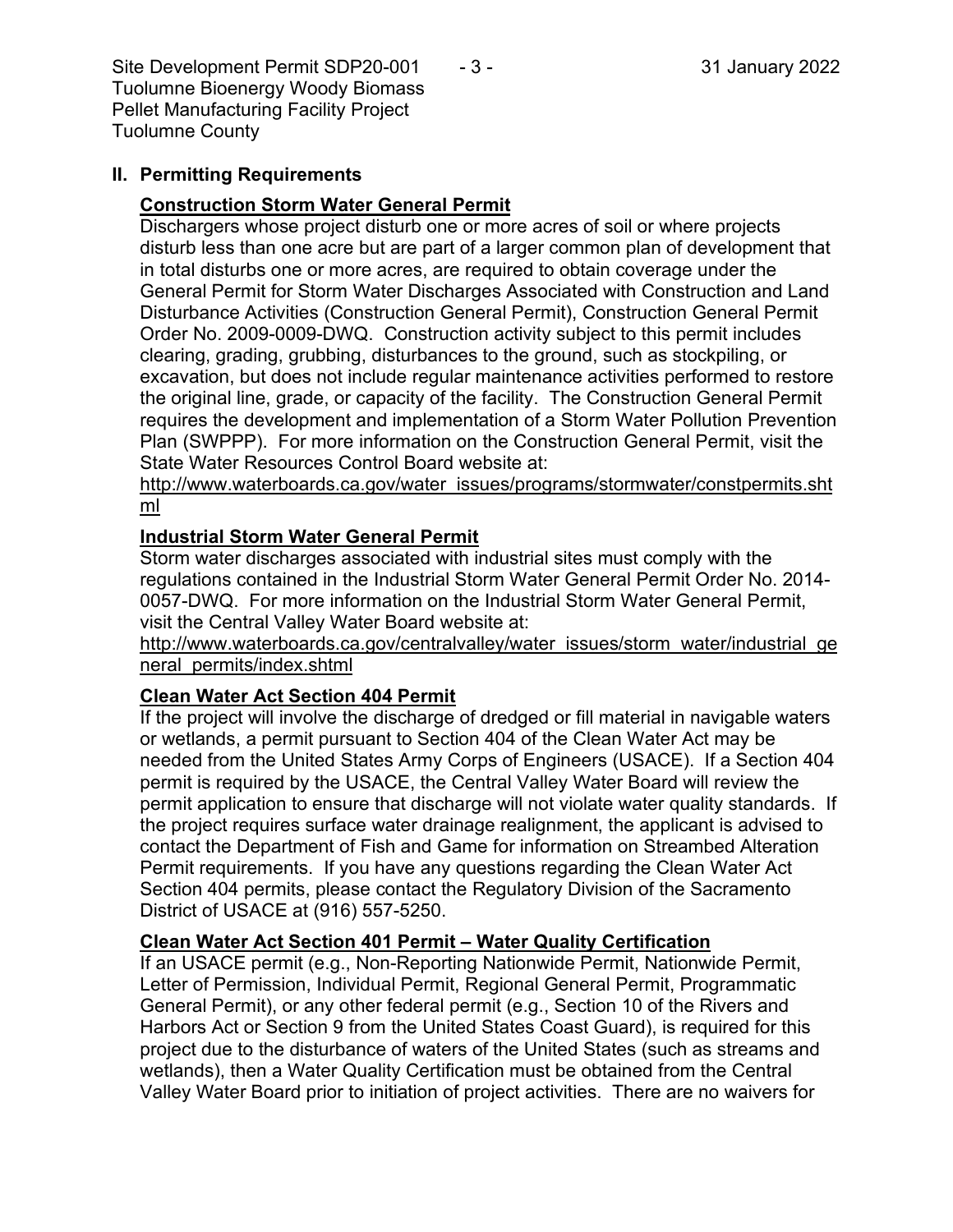Site Development Permit SDP20-001  $-4$  - 31 January 2022 Tuolumne Bioenergy Woody Biomass Pellet Manufacturing Facility Project Tuolumne County

401 Water Quality Certifications. For more information on the Water Quality Certification, visit the Central Valley Water Board website at: https://www.waterboards.ca.gov/centralvalley/water\_issues/water\_quality\_certificatio n/

#### **Waste Discharge Requirements – Discharges to Waters of the State**

If USACE determines that only non-jurisdictional waters of the State (i.e., "nonfederal" waters of the State) are present in the proposed project area, the proposed project may require a Waste Discharge Requirement (WDR) permit to be issued by Central Valley Water Board. Under the California Porter-Cologne Water Quality Control Act, discharges to all waters of the State, including all wetlands and other waters of the State including, but not limited to, isolated wetlands, are subject to State regulation. For more information on the Waste Discharges to Surface Water NPDES Program and WDR processes, visit the Central Valley Water Board website at:https://www.waterboards.ca.gov/centralvalley/water\_issues/waste\_to\_surface\_wat er/

Projects involving excavation or fill activities impacting less than 0.2 acre or 400 linear feet of non-jurisdictional waters of the state and projects involving dredging activities impacting less than 50 cubic yards of non-jurisdictional waters of the state may be eligible for coverage under the State Water Resources Control Board Water Quality Order No. 2004-0004-DWQ (General Order 2004-0004). For more information on the General Order 2004-0004, visit the State Water Resources Control Board website at:

https://www.waterboards.ca.gov/board\_decisions/adopted\_orders/water\_quality/200 4/wqo/wqo2004-0004.pdf

## **Dewatering Permit**

If the proposed project includes construction or groundwater dewatering to be discharged to land, the proponent may apply for coverage under State Water Board General Water Quality Order (Low Threat General Order) 2003-0003 or the Central Valley Water Board's Waiver of Report of Waste Discharge and Waste Discharge Requirements (Low Threat Waiver) R5-2018-0085. Small temporary construction dewatering projects are projects that discharge groundwater to land from excavation activities or dewatering of underground utility vaults. Dischargers seeking coverage under the General Order or Waiver must file a Notice of Intent with the Central Valley Water Board prior to beginning discharge.

For more information regarding the Low Threat General Order and the application process, visit the Central Valley Water Board website at: http://www.waterboards.ca.gov/board decisions/adopted orders/water quality/2003/

wqo/wqo2003-0003.pdf

For more information regarding the Low Threat Waiver and the application process, visit the Central Valley Water Board website at:

https://www.waterboards.ca.gov/centralvalley/board\_decisions/adopted\_orders/waiv ers/r5-2018-0085.pdf